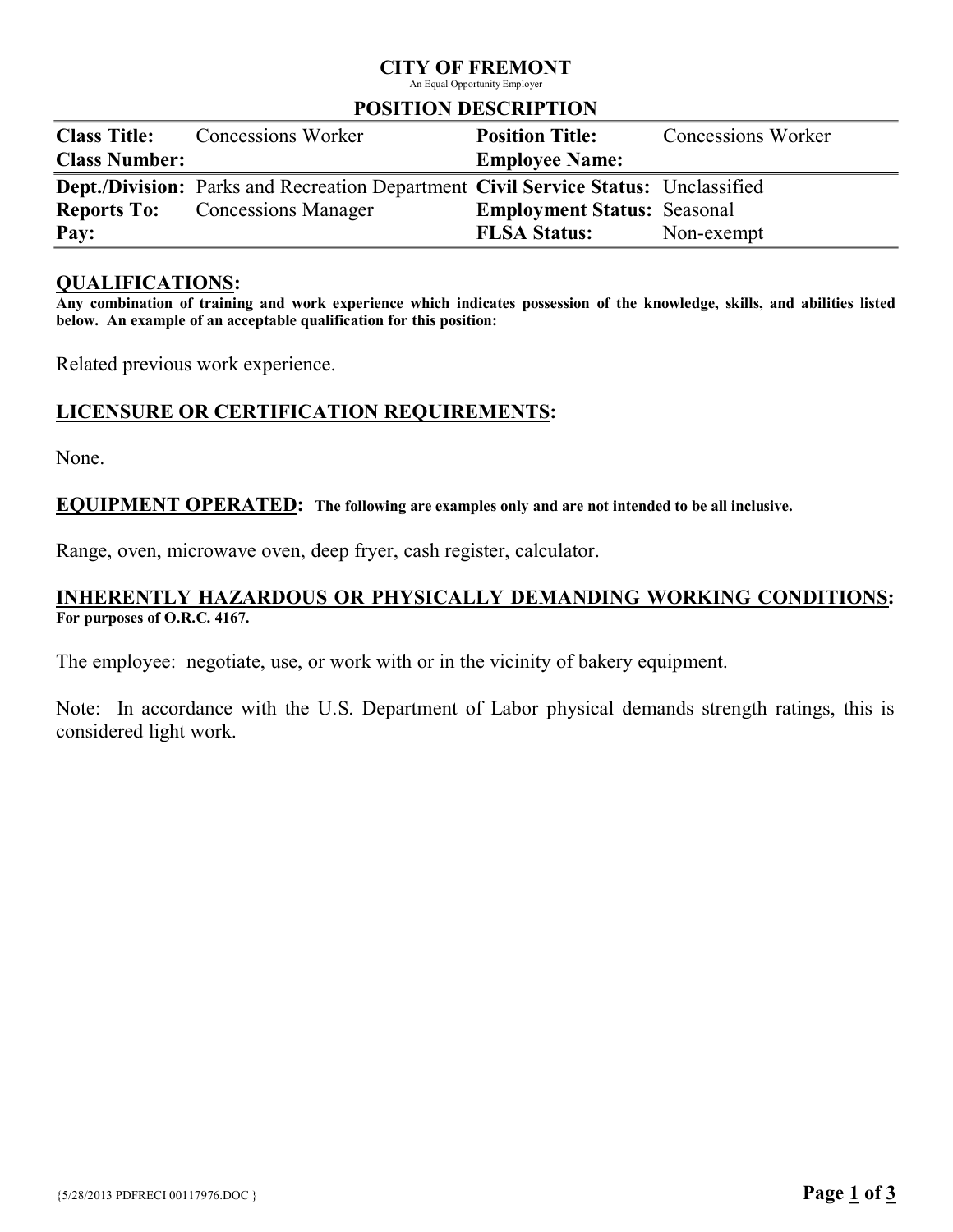## CITY OF FREMONT

An Equal Opportunity Employer

#### POSITION DESCRIPTION

| <b>Class Title:</b>  | Concessions Worker | <b>Position Title:</b> | Concessions Worker |
|----------------------|--------------------|------------------------|--------------------|
| <b>Class Number:</b> |                    | <b>Employee Name:</b>  |                    |

### JOB DESCRIPTION AND WORKER CHARACTERISTICS:

JOB DUTIES in order of importance

### ESSENTIAL FUNCTIONS OF THE POSITION: For purposes of 42 USC 12101.

- 1. Responsible for the operation of the City concessions (opening and closing of concession stands, reporting maintenance problems, set up and tear down of concession stands; preparation of food items served in concessions stands).
- 2. Take orders from customers and operate cash register; responsible for balancing money to register receipts on a nightly basis.
- 3. Maintains inventory of products and supplies for concession stands; responsible for maintaining accurate inventory loss records.
- 4. Cleans work areas and food preparation and service equipment to ensure all concession areas are in compliance with heath code regulations.
- 5. Issue rental skates to customers as needed and replace skates when returned. Assure proper fit of skates and ensure skates are used properly.
- 6. Must be able to work nights, holidays, and weekends.
- 7. Prepares and maintains records, reports, and other documentation.
- 8. Demonstrates regular and predictable attendance.
- 9. Meets all job safety requirements and all applicable OSHA safety standards that pertain to essential functions.

# OTHER DUTIES AND RESPONSIBILITIES:

- 1. Attends meetings, seminars and training sessions.
- 2. Performs other duties as required.